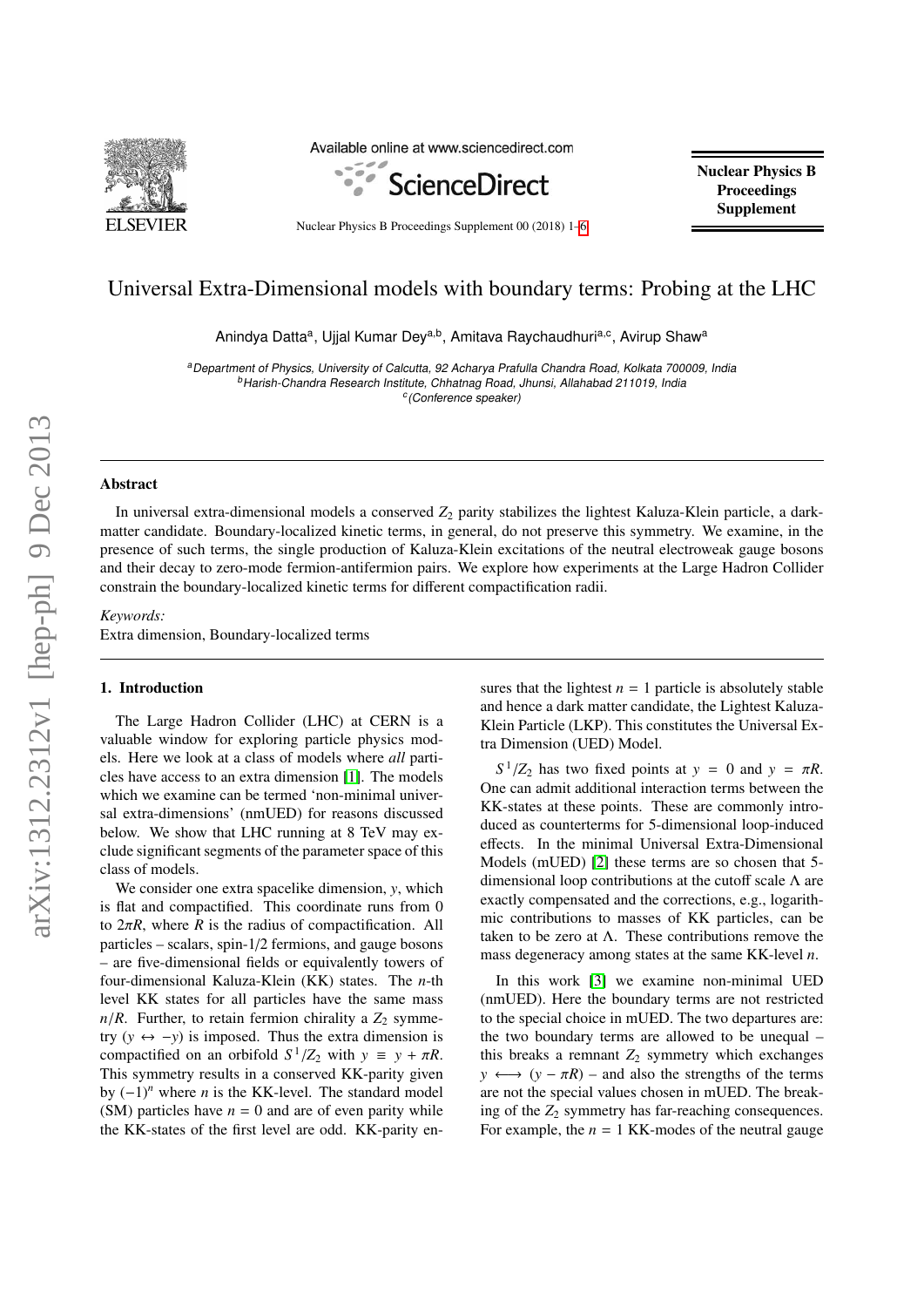bosons,  $B^1$  and  $W_3^1$ , may be produced singly at the LHC and can decay to zero-mode fermion-antifermion pairs. We explore the prospects of detecting a signal of KKparticles through this route at the LHC.

#### 2. Boundary-localized terms, nmUED

When boundary-localized terms (BLT) come into play it is convenient to express four-component 5 dimensional fermion fields using two component chiral spinors<sup>[1](#page-1-0)</sup> as [\[4\]](#page-5-4):

$$
\Psi_L(x, y) = \begin{pmatrix} \phi_L(x, y) \\ \chi_L(x, y) \end{pmatrix} = \sum_{n=0}^{\infty} \begin{pmatrix} \phi_n(x) f^n_L(y) \\ \chi_n(x) g^n_L(y) \end{pmatrix} , \quad (1)
$$

$$
\Psi_R(x, y) = \begin{pmatrix} \phi_R(x, y) \\ \chi_R(x, y) \end{pmatrix} = \sum_{n=0}^{\infty} \begin{pmatrix} \phi_n(x) f_R^n(y) \\ \chi_n(x) g_R^n(y) \end{pmatrix} .
$$
 (2)

Above, the  $SU(2)_L$  behaviour of the fields are suppressed. In mUED  $f_i^n(y)$ ,  $g_i^n(y)$ ,  $(i = L, R)$  are either a sine or a cosine function of *y*. For nmUED this will no longer be the case. Further, the mass of the KKexcitations will deviate from the simple *<sup>n</sup>*/*<sup>R</sup>* formula.

In UED the scalar and vector boson fields are obviously also 5-dimensional. Their KK expansions can be similarly written down.

In nmUED one may additionally consider kinetic and mass terms localized at the fixed points of the orbifold [\[5,](#page-5-5) [6,](#page-5-6) [7,](#page-5-7) [8,](#page-5-8) [9\]](#page-5-9). We restrict ourselves to boundarylocalized kinetic terms (BLKT) only. Specifically, we examine the interaction of quarks and leptons with electroweak gauge bosons in a 5-dimensional theory with BLKT at  $y = 0$  and  $y = \pi R$ .

We consider fermion fields <sup>Ψ</sup>*<sup>L</sup>*,*<sup>R</sup>* whose zero-modes are the chiral projections of the SM fermions. The fivedimensional free fermion action with BLKT is written as [\[4\]](#page-5-4):

$$
S = \int d^4x \, dy \left[ \bar{\Psi}_L i \Gamma^M \partial_M \Psi_L + r_f^a \delta(y) \phi_L^{\dagger} i \bar{\sigma}^\mu \partial_\mu \phi_L + r_f^b \delta(y - \pi R) \phi_L^{\dagger} i \bar{\sigma}^\mu \partial_\mu \phi_L + (\Psi_L, \phi_L, \bar{\sigma} \leftrightarrow \Psi_R, \chi_R, \sigma) \right]
$$
\n(3)

with  $\sigma^{\mu} \equiv (I, \vec{\sigma})$  and  $\bar{\sigma}^{\mu} \equiv (I, -\vec{\sigma})$ ;  $\vec{\sigma}$  being the Pauli<br>matrices  $r^{\mu} r^{\nu}$  are the strengths of the boundary terms matrices.  $r_f^a$ ,  $r_f^b$  are the strengths of the boundary terms<br>choosen to be the same for  $\Psi$ , and  $\Psi$ . In the following choosen to be the same for  $\Psi_L$  and  $\Psi_R$ . In the following only the  $\Psi_L$ ,  $\phi_L$  part of the lagrangian is considered. The results for  $\Psi_R$ ,  $\chi_R$  are similar.

Variation of the above action leads to

$$
\[1 + r_f^a \delta(y) + r_f^b \delta(y - \pi R)\] m_n f_L^n - \partial_y g_L^n = 0, m_n g_L^n + \partial_y f_L^n = 0, (n = 0, 1, 2, ...).
$$
 (4)

Eliminating  $g_L^n$  one obtains:

$$
\partial_y^2 f_L^n + \left[1 + r_f^a \delta(y) + r_f^b \delta(y - \pi R)\right] m_n^2 f_L^n = 0.
$$
 (5)

The boundary conditions at  $y = 0$  we impose are [\[6\]](#page-5-6):

$$
f^{n}(y)|_{0^{-}} = f^{n}(y)|_{0^{+}}, \frac{df^{n}}{dy}\bigg|_{0^{+}} - \frac{df^{n}}{dy}\bigg|_{0^{-}} = -r_{f}^{a}m_{n}^{2}f^{n}(y)|_{0},\tag{6}
$$

and similar conditions at  $y = \pi R$  with  $r_f^a \rightarrow r_f^b$ . Here we consider the alternative<sup>[2](#page-1-1)</sup>  $r_f^a \equiv r_f \neq 0, r_f^b = 0$ . The solution for  $0 \le y \le \pi R$  is: solution for  $0 \le y < \pi R$  is:

<span id="page-1-2"></span>
$$
f^{n}(y) = N_{n} \left[ \cos(m_{n}y) - \frac{r_{f}^{a}m_{n}}{2} \sin(m_{n}y) \right],
$$
 (7)

where  $m_n$  for  $n = 0, 1, \ldots$  satisfy the transcendental equation [\[6\]](#page-5-6):

<span id="page-1-3"></span>
$$
\tan(m_n \pi R) = -\frac{r_f^a m_n}{2}.
$$
 (8)

The solutions satisfy the *orthonormality* relations:

$$
\int dy \left[1 + r_f^a \delta(y)\right] f^n(y) f^m(y) = \delta^{nm}.
$$
 (9)

The constant  $N_n$  is determined from orthonormality:

$$
N_n = \sqrt{\frac{2}{\pi R}} \left[ \frac{1}{\sqrt{1 + \frac{r_j^2 m_n^2}{4} + \frac{r_f}{2\pi R}}} \right].
$$
 (10)

The reader is urged to note that (a) solutions in eq. [\(7\)](#page-1-2) are combinations of sine and cosine functions rather than any one of them alone and that (b) the KK masses are solutions of eq. [\(8\)](#page-1-3) not simply *<sup>n</sup>*/*R*. These features provide the novelty of nmUED.

In our work we only require the zero-modes and the  $n = 1$  excitations of the fermion fields. We also deal with the five-dimensional SM Higgs scalar and the electroweak gauge bosons. For these boson fields one can undertake a similar KK decomposition. For the Higgs field we take  $r_h^a \equiv r_h \neq 0$ ,  $r_h^b = 0$  while for the gauge<br>fields  $r^a = r_a \neq 0$ ,  $r^b = 0$ . The unshot is that the fields  $r_G^a \equiv r_G^a \neq 0$ ,  $r_G^b = 0$ . The upshot is that the value of the wave functions and the masses *y*-dependent part of the wave functions and the masses satisfy eqns. [\(7\)](#page-1-2) and [\(8\)](#page-1-3).

<span id="page-1-0"></span><sup>&</sup>lt;sup>1</sup>The Dirac gamma matrices are in the chiral representation with  $\gamma_5 = diag(-I, I).$ 

<span id="page-1-1"></span><sup>&</sup>lt;sup>2</sup>For another alternative see [\[3\]](#page-5-3).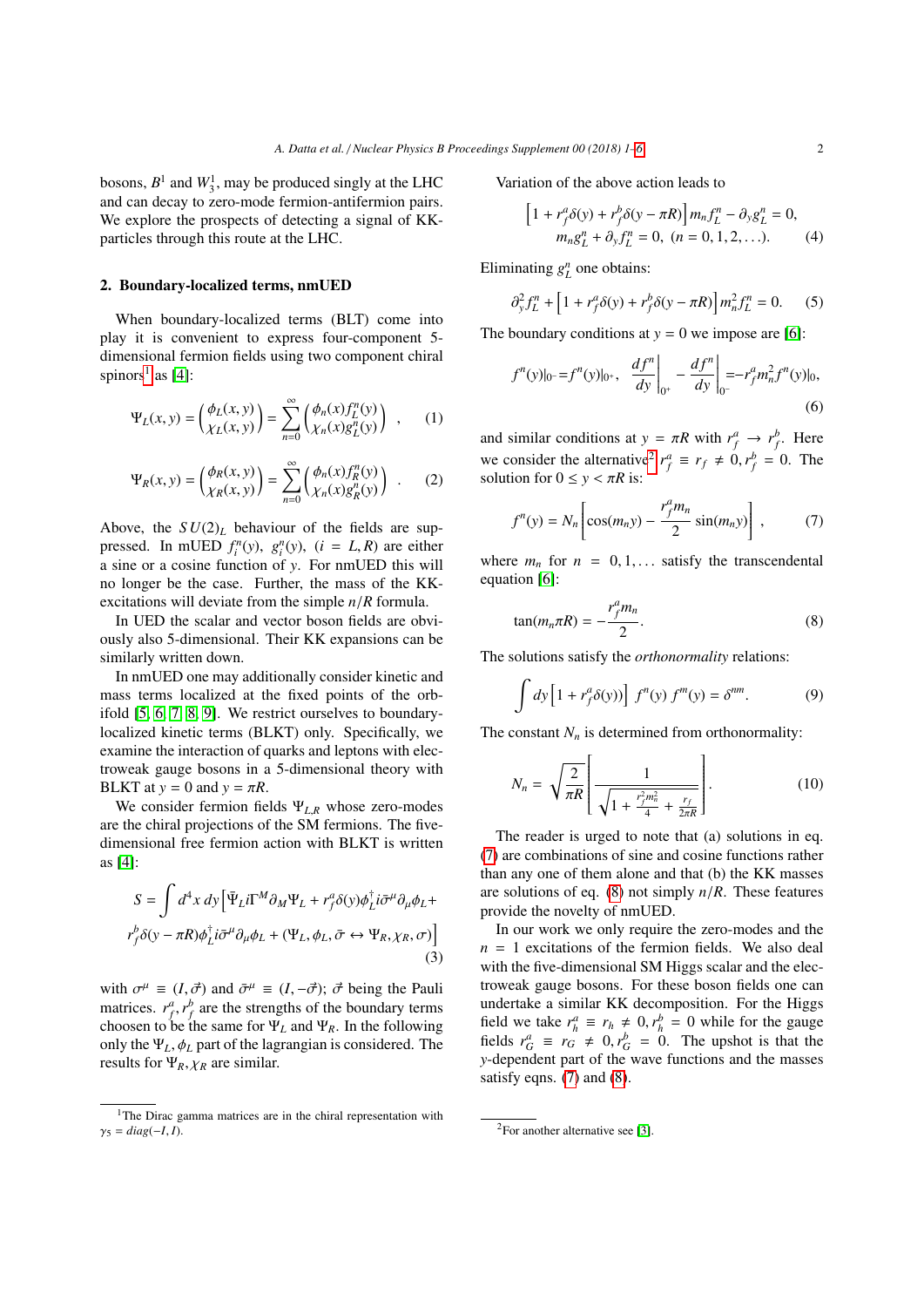

<span id="page-2-1"></span>Figure 1: Left panel: Dependence of the mass of the *n* = 1 KK-mode  $M_{(1)} \equiv m^{(1)}R$  on the BLKT strength  $R^a \equiv r^a/R$  for any particle. Note that larger  $R^a$  vields a smaller mass. Bight panel: The square of the that larger  $R^a$  yields a smaller mass. Right panel: The square of the KK-parity violating coupling (between  $G^1 \equiv B^1$  or  $W_3^1$  and a pair of fermions) with  $R^a \equiv R_G$  for different choices of  $R_f$ .

The roots of equation [\(8\)](#page-1-3), which may be obtained numerically, are the extra-dimensional contributions to the masses of the KK modes<sup>[3](#page-2-0)</sup>. In the left panel of Fig. [1,](#page-2-1) we plot the dimensionless quantity  $M_{(1)} \equiv m^{(1)}R$ . It applies to all fields, namely, scalars, fermions, and gauge bosons. We show the variation of  $M_{(1)}$  with<sup>[4](#page-2-2)</sup>  $R^a \equiv r^a/R$ . When  $R^a = 0$ , i.e., no BLKT at all, one gets  $m^{(1)} - R^{-1}$  as expected. One finds that  $m^{(1)}$  monogets  $m^{(1)} = R^{-1}$ , as expected. One finds that  $m^{(1)}$  monotonically decreases as  $R^a$  increases asymptotically approaching  $0.5R^{-1}$ .

It is to be noted that the mass  $M_{(1)}$  is determined entirely by the BLKT parametr,  $R^a$ , and the compactification radius *R*. The gauge coupling is not involved. Therefore this discussion applies for both  $W_3^1$  and  $B^1$  so long as the appropriate BLKT parameters are used.

We have checked that for the range of BLKT which we entertain the mixing between states of different KK level, *n*, is very small and may be ignored. Further, only if the BLKT parameters for the *B* and *W* gauge bosons are equal or very nearly equal the mixing between *B* 1 and  $W_3^1$  is substantial, it being equal to the zero-mode weak mixing angle in the case of equality. If  $(r_B - r_W)/R$ is as small as 0.1 this mixing is already negligible. This follows from the mass matrix as we outline below.

The mass matrix for the  $n = 1$  neutral electroweak gauge bosons receives contributions from two sources: one originates from the spontaneous breaking of the electroweak symmetry and the other due to the extradimension discussed above. The contributions from symmetry breaking are  $O(v^2)$ . The order of the extradimensional contributions,  $(m_G^{(1)})^2$ , is set by  $(1/R)^2$  and<br>is always much larger by far. Thus effectively these is always much larger by far. Thus effectively these terms determine the mass eigenvalues and the mixing is negligible for  $(R_W - R_B) \sim 0.1$  or larger<sup>[5](#page-2-3)</sup>. So, we take  $B^1$ <br>and  $W^1$  to be the neutral electroweak gauge eigenstates and  $W_3^1$  to be the neutral electroweak gauge eigenstates for the  $n = 1$  KK-level.

The five-dimensional gauge couplings  $g_5$ ,  $g'_5$  and the cuum expectation value (yey)  $y_5$  are related to the vacuum expectation value (vev)  $v_5$  are related to the standard couplings  $g, g'$  respectively and the vev *v* defined in four dimensions by: fined in four dimensions by:

$$
g_5 = g \sqrt{\pi R \, S_W}, \ g_5' = g' \sqrt{\pi R \, S_B}, \nu_5 = \nu / \sqrt{\pi R \, S_H}, \tag{11}
$$

where

$$
S_W = \left(1 + \frac{R_W}{2\pi}\right), S_B = \left(1 + \frac{R_B}{2\pi}\right), S_H = \left(1 + \frac{R_h}{\pi}\right). \tag{12}
$$

# 3. Coupling of  $B^1$  and  $W_3^1$  with zero-mode fermions

We have now all the ingredients needed to calculate the coupling of the states  $W_3^1$  and  $B^1$  to two zero-mode fermions  $f^{(0)}$ . Here  $f^{(0)}$  could be SM quarks or leptons. We find that the results are not very sensitive to the exact value of  $R_h$ . Our chosen value ensures that the  $H^1$  is always heavier than the  $B^1$  and  $W_3^1$ .

Below we discuss the case for a generic gauge boson  $G<sup>1</sup>$ , which could be either of  $B<sup>1</sup>$  or  $W<sub>3</sub><sup>1</sup>$ . The *y*-dependent wave-functions of our interest here are found to be

$$
f_L^0 = g_R^0 = \frac{1}{\sqrt{\pi R (1 + R_f / 2\pi)}},\tag{13}
$$

for fermions and for the  $n = 1$  gague boson

$$
a^{1} = \sqrt{\frac{1}{\pi R}} \sqrt{\frac{2}{1 + \left(\frac{R^a M_{(1)}}{2}\right)^2 + \frac{R^a}{2\pi}}}
$$

$$
\left[\cos\left(\frac{M_{(1)}y}{R}\right) - \frac{R^a M_{(1)}}{2} \sin\left(\frac{M_{(1)}y}{R}\right)\right],
$$
(14)

where  $R^a \equiv r^a/R$ . Using the above we find

<span id="page-2-4"></span>
$$
g_{G^1 f^0 f^0} = \frac{\sqrt{2} g(G) \sqrt{S_G}}{\left(1 + \frac{R_f}{2\pi}\right) \sqrt{1 + \left(\frac{R^a M_{(1)}}{2}\right)^2 + \frac{R^a}{2\pi}}} \left(\frac{R_f - R^a}{2\pi}\right).
$$
\n(15)

where we have used as earlier  $M_{(1)} \equiv m_G^{(1)}R$ .

In the right panel of Fig. [1](#page-2-1) we plot the square of the above coupling strength as a function of  $R^a$  for several choices of  $R_f$ . A noteworthy feature is that the coupling vanishes when  $R^a = R_f$ .

<span id="page-2-0"></span><sup>3</sup>The KK excitations also receive a contribution to their masses from spontaneous breaking of the electroweak symmetry.

<span id="page-2-2"></span><sup>&</sup>lt;sup>4</sup>Here  $R_f = r_f/R$ ,  $R_G = r_G/R$ .

<span id="page-2-3"></span><sup>&</sup>lt;sup>5</sup> If  $R_W = R_B$  then the dominant diagonal terms are equal and do not contribute to the mixing and simply shift the masses of the eigenstates. In this case the mixing between  $W_3^1$  and  $B^1$  is just as in the Standard Model with  $\tan \theta = g'/g$ .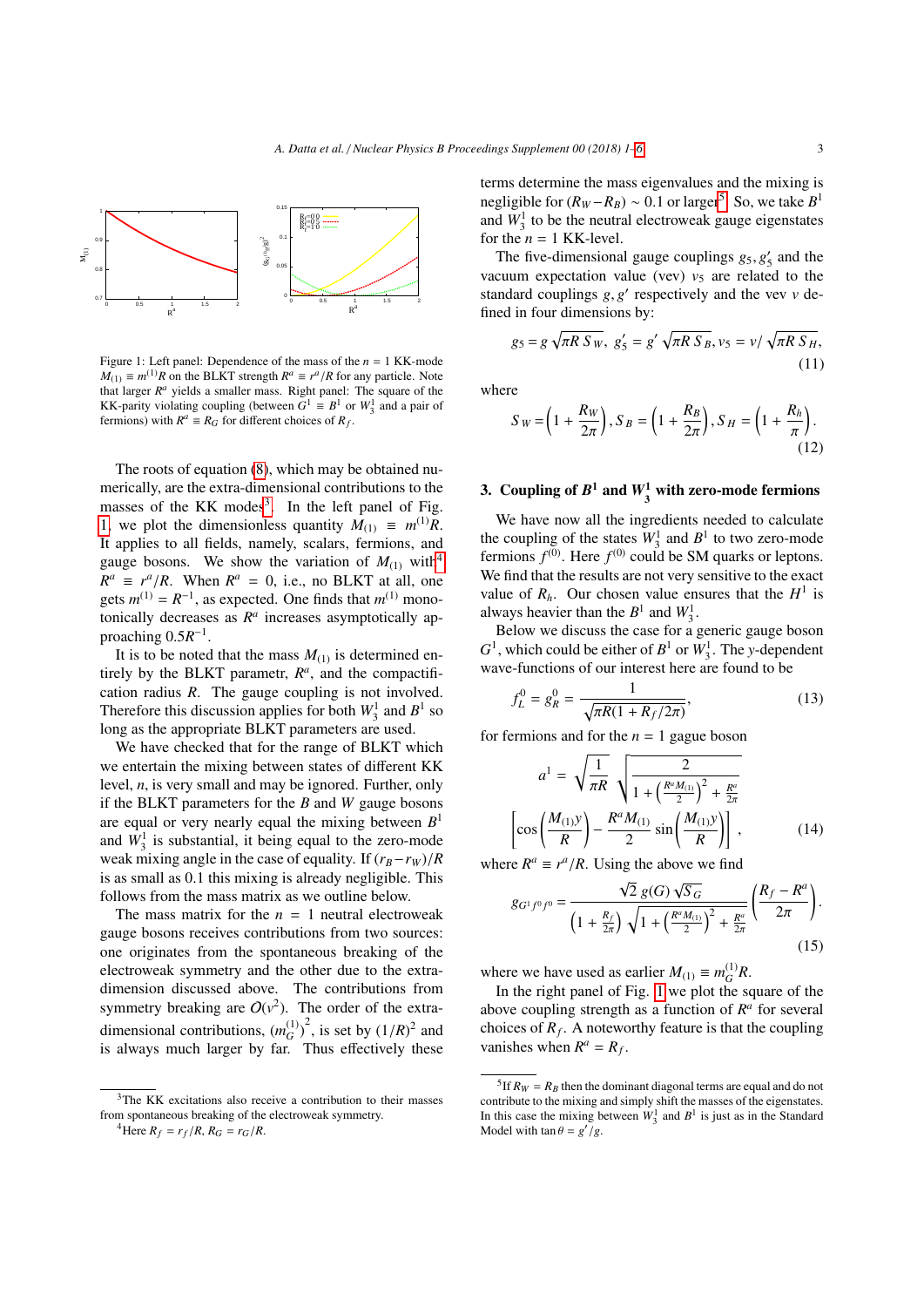# 4.  $B^1$  or  $W_3^1$  production at the LHC and decay

We now turn to discuss a signal of nmUED at the LHC. We are interested in the resonant production of the  $n = 1$  KK-modes of neutral EW gauge bosons, by the process  $pp (q\bar{q}) \rightarrow G^1$  followed by  $G^1 \rightarrow l^+l^-$  where  $G^1$  is either of  $B^1$  and  $W_3^1$  and  $l^{\pm}$  could be either  $e^{\pm}$  or ± .

 $\mathbf{r}$ From here onwards for the SM particles we will not explicitly write the KK-number  $(n = 0)$  as a superscript. The final state leads to two leptons ( $e$  or  $\mu$ ), with invariant mass peaked at  $m_{G<sup>1</sup>}$ . Note that the production as well as the decay of these  $n = 1$  KK-excitations are driven by KK-parity violating couplings. If such a signature is found at the LHC, then it would be a good channel for the determination of such KK-parity violating couplings.

The production cross section in proton proton collisions can be written in a compact form :

$$
\sigma(pp \to G^1 + X) = \frac{4\pi^2}{3m_{G^1}^3} \sum_{i} \Gamma(G^1 \to q_i \bar{q}_i)
$$
  

$$
\int_{\tau}^{1} \frac{dx}{x} \left[ f_{\frac{q_i}{p}}(x, m_{G^1}^2) f_{\frac{\bar{q}_i}{p}}(\tau/x, m_{G^1}^2) + q_i \leftrightarrow \bar{q}_i \right] (16)
$$

Here,  $q_i$  and  $\bar{q}_i$  represent a generic quark and the corresponding antiquark of the *i*-th flavour respectively.  $\Gamma(G^1 \to q_i \bar{q}_i)$  is the decay width of  $G^1$  into a quark and antiquark pair of the *i*th flavour.  $\tau \equiv m_{G_1}^2 / S_{PP}$ , where  $\sqrt{S_{PP}}$  is the proton proton c.m. energy. *f* stands for the quark or antiquark distribution functions within a proton.

For  $B^1$  production,

$$
\Gamma = (g_{G^1 q \bar{q}}^{\prime 2} / 32\pi) \left[ (Y_L^q)^2 + (Y_R^q)^2 \right] m_{B^1}
$$
 (17)

(with  $Y_L^q$  $L^q$  and  $Y_R^q$  $R_R^q$  the weak-hypercharges for the left- and right-chiral quarks), while for producing  $W_3^1$  one must use

$$
\Gamma = (g_{G^1 q \bar{q}}^2 / 128\pi) m_{W_3^1}.
$$
\n(18)

 $g_{c1}^{(')}$  $G_{q\bar{q}}^{(1)}$  is the KK-parity violating coupling among SM quarks and  $W_3^1$  ( $B^1$ ) as given in eq. [\(15\)](#page-2-4). In the above equations  $m_{G<sup>1</sup>}$  stands for the mass eigenvalue of the gauge boson  $n = 1$  excitation.

The numerical results for the cross sections are obtained using a parton-level Monte Carlo with parton distribution functions parametrized as in CTEQ6L [\[10\]](#page-5-10). We take the *pp* c.m. energy to be 8 TeV. The renormalisation (for  $\alpha_s$ ) and factorisation scales (in the parton distributions) are set at *mG*<sup>1</sup> .

To make a realistic estimate of the signal cross section, a simple calorimeter simulation has been implemented with:

- $p_T^{\ell} > 20$  GeV.
- The calorimeter rapidity coverage (for leptons) is  $|\eta|$  < 3.0.
- A cone algorithm with  $\Delta R = \sqrt{\Delta \eta^2 + \Delta \phi^2} = 0.5$ <br>has been used for lenton isolation has been used for lepton isolation.

Once produced,  $B^1$  ( $W_3^1$ ) will decay *via* KK-parity violating couplings to SM quarks and leptons and, if kinematically allowed, to  $f^1 \bar{f}$  (or to  $f \bar{f}^1$ ) through KKconserving couplings. The KK-parity violating leptonic decays provide a cleaner environment at the LHC. For simplicity we assume an universal coefficient  $r_f$  for the BLKTs involving all SM fermions. If kinematically allowed (broadly when  $R_f > R_G$ ), the KK-conserving decay rates can be substantial and in such situations the branching ratios (BRs) for KK-violating decay rates are small. However, when the KK-conserving decays are kinematically disallowed, decays to a SM fermion antifermion pair are the only possible modes and hence the branching ratios become independent of the input BLKT strengths. Consequently, the decay rate of  $B<sup>1</sup>$  to any fermion species is proportional to the sum of the squares of the respective weak hypercharges  $\left[ (Y_t^j\right]$  $(L^{f})^{2} + (Y^{f}_{R})^{2}$  $\binom{f}{R}^2$  of the left- and right-chiral components.  $W_3^1$ , on the other hand, decays democratically with branching ratio of  $\frac{1}{21}$  to each type of left-handed zeromode fermions. This immediately implies that the decay branching ratio of  $B^1$  ( $W_3^1$ ) to  $e^+e^-$  or  $\mu^+$  $\mathbf{r}$ − is approximately  $\frac{30}{103} \left( \frac{2}{21} \right)$ .

Final states with dileptons arise in the SM mainly from resonant *Z*-production or Drell-Yan (DY). The first of these can be vetoed as in this case the dilepton invariant mass peaks around  $m_Z$ . We find that for 10 GeV bins around 700 (800) GeV the DY cross section is 2.29  $(1.56)$  *fb*. This background though non-negligible is such that for the  $W_3^1$  and  $B^1$  masses which we consider  $S/\sqrt{B} \ge 5$  can be reached for 20  $fb^{-1}$  integrated luminosity nosity.

We now present the results. In Fig. [2](#page-4-0) we have plotted in the  $R_B - R_W$  plane the iso-event curves<sup>[6](#page-3-0)</sup> (40 events with 20 fb<sup>-1</sup> luminosity for LHC running at 8 TeV).

The essence of Fig. [2](#page-4-0) can be understood from the earlier discussions. The KK-parity violating couplings

<span id="page-3-0"></span><sup>6</sup>The requirement here is that electron *plus* muon events together resulting from  $W_3^1$  *and*  $B^1$  production and decay add up to 40.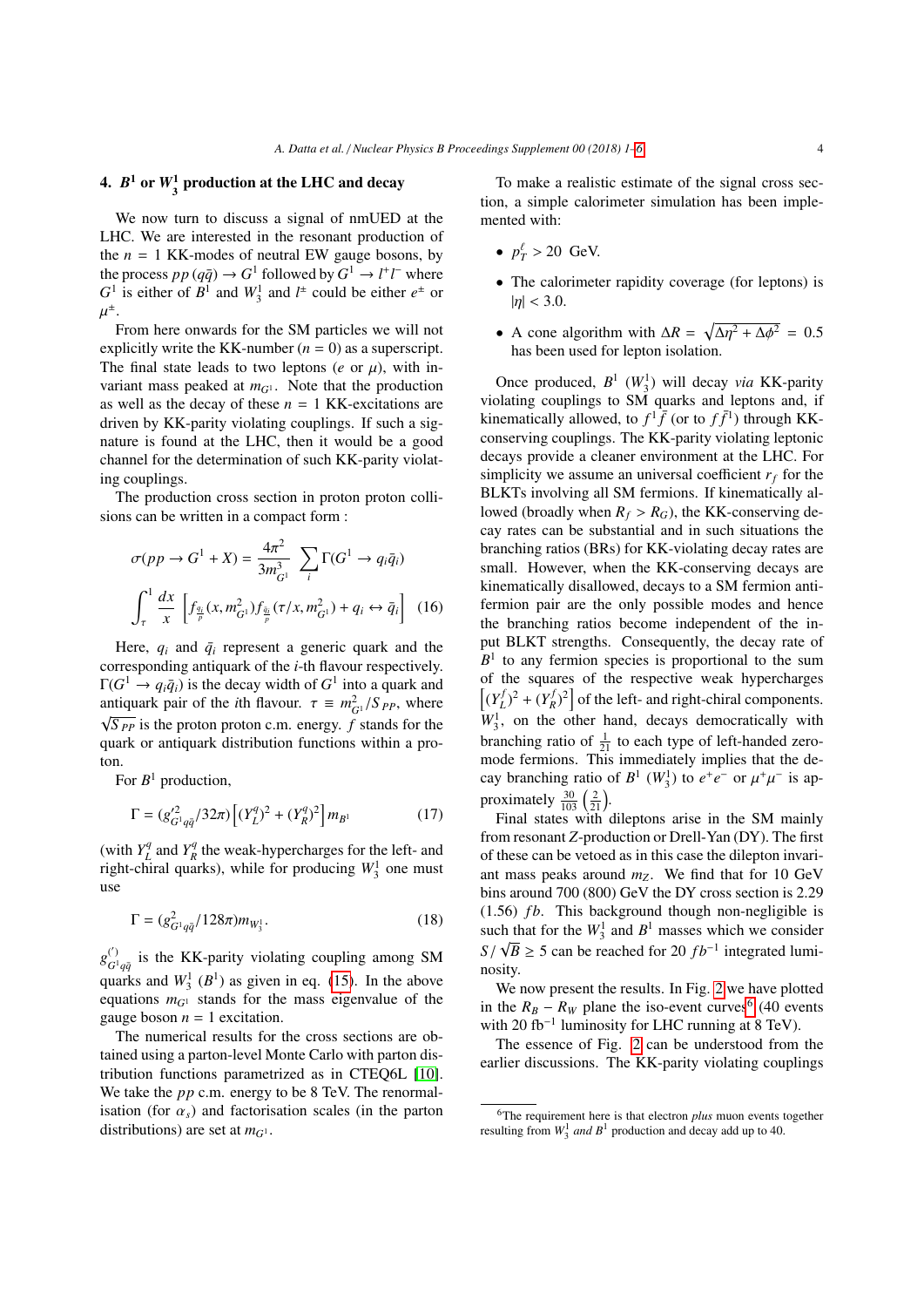

<span id="page-4-0"></span>Figure 2: Iso-event curves (40 signal events with 20 fb<sup>-1</sup> data at the LHC running at 8 TeV) for combined  $W_3^1$  and  $B^1$  signals in the  $R_W - R_B$  plane. The region enclosed by the solid green (dashed red) curve and the fermion LKP box yields less than 40 events for  $R^{-1}$  = 2 TeV (1 TeV). The left (right) panel corresponds to  $R_f = 0.5$  (1.0). Note difference in scales in the two panels.

vanish when  $R_f = R_G$  where  $G \equiv W$  or *B* as noted from eq. [\(15\)](#page-2-4). This is seen in the right panel of Fig. [1](#page-2-1) for different choices of  $R_f$ . So, the production mode we consider becomes unavailable. Further, in this situation, the  $n = 1$  gauge boson and fermion states are mass degenerate and KK-number conserving decay modes are also not allowed. In the neighbourhood of this point there is an important asymmetry, between whether  $R_{BW}$ is more than  $R_f$  or less. In the former case, the gauge boson  $n = 1$  state is lighter than the corresponding fermion state and KK-number conserving decays are not kinematically possible. If both  $R_B$  and  $R_W$  are smaller than  $R_f$  then the fermion state is the LKP.

For any iso-event contour the largest value of  $R_B$  will be for  $R_W = R_f$  and *vice-versa*. This is because when  $R_W = R_f$  there is no contribution to the signal from the  $W_3^1$  as noted above. As  $R_W$  moves from this value the contribution from  $W_3^1$  reduces the needed  $R_B$ . This behaviour is not symmetric because of the difference in the branching ratios of  $W_3^1$  on the two sides of  $R_f$ .

In the figure we also indicate the region where the  $n =$ 1 fermion is the LKP. It is readily seen that for the point  $R_W = R_B = R_f$  the KK-number violating coupling is zero and also the  $n = 1$  states are degenerate. So, no decays, neither KK-number violating nor conserving, are permitted.

Data have been collected at LHC at 8 TeV protonproton c.m. energy. Observation or otherwise of the proposed dilepton signal would help in exploring or excluding the parameter space of non-minimal UED models. The projected exclusion limits can be directly read off from the plots in Fig. [2.](#page-4-0) Any point above a particular iso-event curve can be excluded from the nonobservation of such events. The *r<sup>f</sup>* dependence of the cross section comes only through the coupling. A careful examination of the coupling in eqs. [\(15\)](#page-2-4) shows that it tends to a constant as  $R_f \rightarrow \infty$ .

#### 5. Conclusions

To summarize, we have considered the effects of boundary localized kinetic terms in models where all SM fields can propagate in a spacetime with four spatial and one timelike dimensions. The extra spatial dimension *y* is compact and can be considered as a circle of radius *R* with a  $y \leftrightarrow -y$  symmetry. This results in two fixed points at  $y = 0$  and  $y = \pi R$ . At these points one can include terms consistent with 4 dimensional Lorentz symmetry. These are either kinetic or mass terms. We examine the former.

In the minimal Universal Extra Dimensional model, radiative corrections play an important role in removing the near-degeneracy of the masses of the KK-modes of all SM particles of the same KK-level, *n*. UED, being an effective theory, is valid only up to a cut-off, Λ. In mUED the boundary terms are fixed in a manner such that at  $\Lambda$  the contribution due to radiative corrections is exactly compensated. In fact, instead of calculating the radiative correction in a 5d set up one may also parametrize these effects by incorporating a set of BLKTs. These are somewhat similar in spirit to the high-scale universal mass parameters  $m_0$  and  $m_{\frac{1}{2}}$  often introduced in SUSY which serve as boundary conditions for the estimation of the low-energy masses.

There are two possibilities of choosing the BLKTs with rather different physics consequences. In the first, the BLKTs are of equal strength at the two boundary points ( $y = 0, \pi R$ ). Here, a  $Z_2$  symmetry  $y \leftrightarrow (y - \pi R)$ remains. This results in a theory where the spectrum of KK-particles and the couplings are drastically different from mUED. The lightest among the  $n = 1$  KK particles can be a dark matter candidate<sup>[7](#page-4-1)</sup>. The other alternative is to permit the BLKTs at  $y = 0$  and  $y = \pi R$  to be of unequal strengths. This leads to a breakdown of KKparity and will allow, for example, the decay we have examined,  $B^1(W_3^1) \to e^+e^-$ ,  $\mu^+\mu^-$ , and production of the  $B^1(W_1^1)$  singly  $B^1(W_3^1)$  singly.

In this presentation, we have examined the possible BLKTs for an interacting theory of fermions and the neutral electroweak gauge bosons. We have considered the situation where the BLKTs are present *only* at the *y* = 0 fixed point and they are vanishing at  $y = \pi R$ . The boundary terms modify the field equations for all particles in the *y*-direction. Consistency conditions of

<span id="page-4-1"></span><sup>7</sup>An analysis of Dark Matter in the context of these nmUED models is carried out in [\[11\]](#page-5-11)